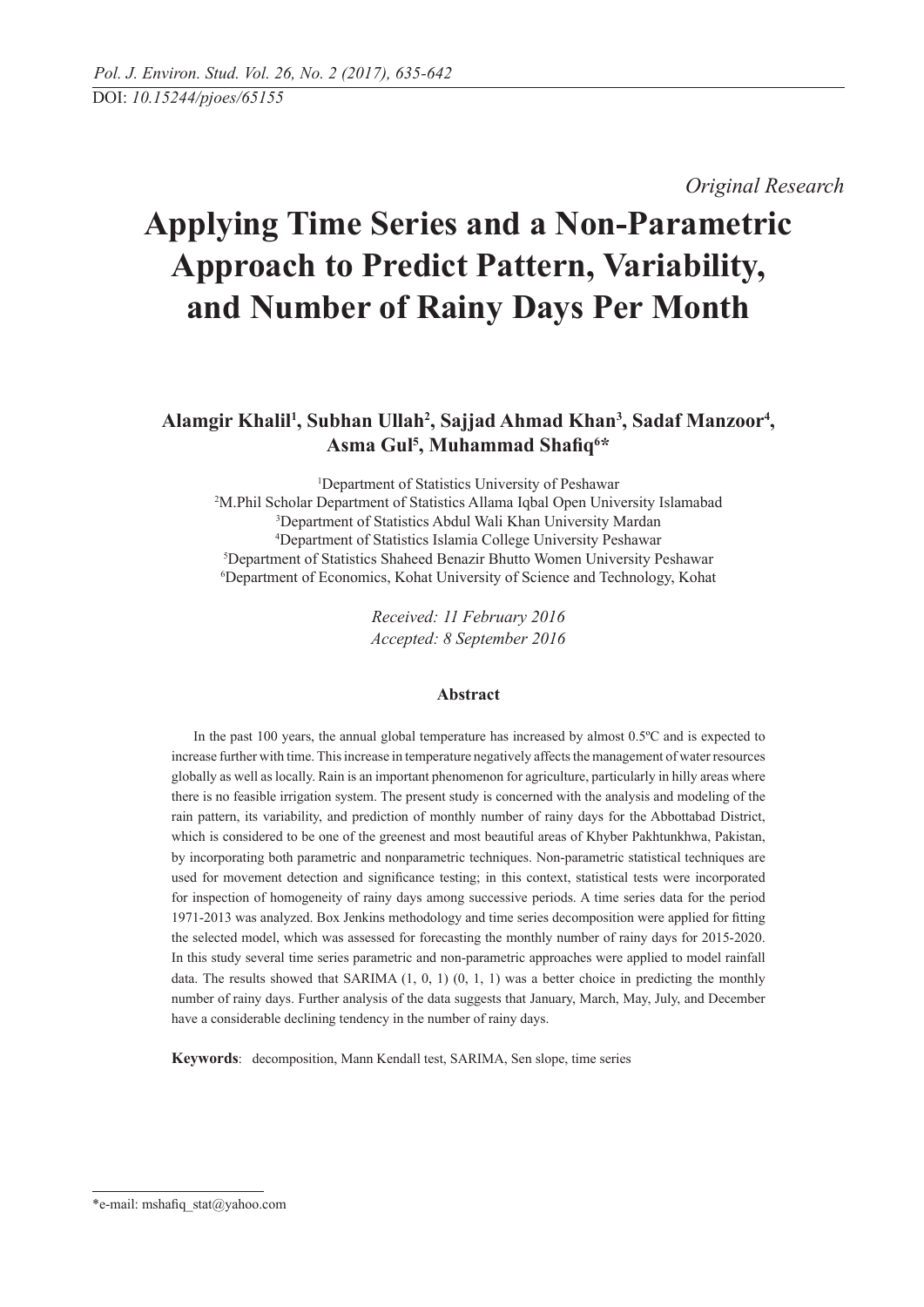## **Introduction**

Pakistan is a developing country whose economy depends mainly on agriculture, a sector that is more susceptible to climate change than others, as 70% of the country's population depends on this sector. In Pakistan, agriculture makes a significant contribution to the total gross domestic product (GDP), about 21.46%. In consequence, agricultural planners are always keen in boosting its contribution to the country's development [1]. Because crops mostly depend on rainfall, its analysis gains relevance. The only costless indicator accountable for enhancing production of crops is precipitation [2]. Pakistan has been severely affected by floods in the recent past, especially by the flood of 2010 that was caused by historical rains that hit Khyber Pakhtunkhwa and Punjab [3].

Decreasing the amount of rainfall may cause drought. There could be severe impacts of drought on human health such as respiratory problems, mental health, illnesses, food, and water security problems and infectious diseases [4].

The aim of this study was to analyze the monthly number of rainy days for Abbottabad, Khyber Pakhtunkhwa City, Pakistan, located at coordinates 34°11′0″N, 73°15′0″E, and elevation of 1,300 m, with 30,000 inhabitants. This city is important for Pakistan due to its pleasing typical weather and its high-standard learning institutions and military establishments (Pakistan Military Academy) located in the eastern side of the valley. It is a popular hill station that attracts thousands of tourists each year [5]. Its annual rainfall average is 1,193.8 mm, while in monsoon (July and August) 635 mm of precipitation falls [1].

A study [6] reported that hourly rainfall data follows the autoregressive moving average (ARMA) process. Hourly rainfall data was modelled for two stations in the USA and several stations of Italy, which revealed that an event-based estimation procedure presents a better forecast.

Several researchers have investigated annual precipitation trends for various regions of Italy: [7] found a significant negative precipitation trend for Basilicata region while [8] and [9] reported a significant negative precipitation trend for the Sicily region.

Study [10] examined rainfall for the Dodoma region of Tanzania. The amount of rainfall in 1981- 2010 was analyzed and fitted a linear regression to test the significance of time trend. The Kruskal-Wallis and Mann-Kendall tau test statistics were also employed for trend detection and testing the homogeneity of mean rainfall. The author concluded that mean annual rainfall through the period 1981-2010 displayed a declining nonsignificant drift. In study [11] the researchers used 40 years of monthly rainfall data for six stations of western India. They applied a Modified Mann-Kendall test and Thiel Sen's slope estimator, and they developed a Box-Jenkins autoregressive integrated moving average (ARIMA) model for forecasting. The analysis suggested an overall positive trend.

## **Material and Methods**

Time series data for the monthly number of rainy days for Abbottabad in 1971-2013, taken from Regional Meteorology Department Peshawar, Pakistan, were selected for analyzing and forecasting the precipitation trend. For this purpose, a day is considered rainy if the amount of rainfall is 2.5 mm or more [12]. The programs used were Minitab 17, Gretl 1.9.8, and MS Excel 2007. Both parametric and non-parametric statistical techniques were incorporated in the analysis. A brief introduction of these techniques is given in the next section.

The Box-Jenkins methodology consists of four stages: identification, estimation, diagnostic check, and forecasting. The first plot of ACF and PACF is constructed. This not only tells about the stationarity of the series but it also identifies the parameters of the models: autoregressive (AR) terms, moving average (MA) terms, and order of the differencing (*d*) for the non-seasonal model, which is written as ARIMA ( $p$ ,  $d$ ,  $q$ ;  $p$  = order of autoregressive term and  $q =$  order of moving average term). When the data exhibit seasonality and the purpose is to utilize this behavior, then the SARIMA model is used. The multiplicative seasonal arima is known as SARIMA (*P, D, Q)* \* (*p, d, q*; *p* = seasonal autoregressive, *q* = seasonal moving average component, and  $d$  = seasonal difference). In the backshift notation the SARIMA model without intercept is given as follows:

$$
\phi_{AR}(B)\Phi_{SAR}(B)(1 - B)^d(1 - B^s)^D X_t =
$$
  
=  $\theta_{MA}(B)_{SMA}(B^s)\epsilon_t$  (1)

$$
\phi_{AR} = (1 - \phi_1 B - \phi_2 B^2 - \dots - \phi_p B^p) \qquad (2)
$$

$$
\Phi_{\text{SAR}} = (1 - \Phi_1 \mathbf{B}^S - \Phi_2 \mathbf{B}^{2S} - \dots - \Phi_P \mathbf{B}^{PS})
$$
\n(3)

$$
\theta_{\text{MA}}(\text{B}) = \left(1 + \theta_1 \text{B} + \theta_2 \text{B}^2 + \dots + \theta_q \text{B}^q\right)
$$
\n(4)

$$
_{SMA}(B^{s}) = (1 + {}_{1}B^{s} + {}_{2}B^{2s} + \dots + {}_{Q}B^{QS})
$$
\n(5)

...where  $\phi_{AR}$ ,  $\Phi_{SAR}$ ,  $\theta_{MA}$ ,  $\Theta_{SMA}$  and represent non-seasonal autoregressive operator, seasonal autoregressive operator, non-seasonal moving average operator, and seasonal moving average operator respectively; "s" is the number of periods per season. For seasonal model, the significance of seasonal lags are considered; for this case, if monthly data is used then the significant behavior of lag12, lag24, lag36, and so on are used for modeling. If the data is collected quarterly, then lag4, lag8, lag12, and so on are used for model fitting.

For non-seasonal, a pure AR model is fitted if autocorrelation decays geometrically, while a pure MA model is fitted if partial autocorrelation decays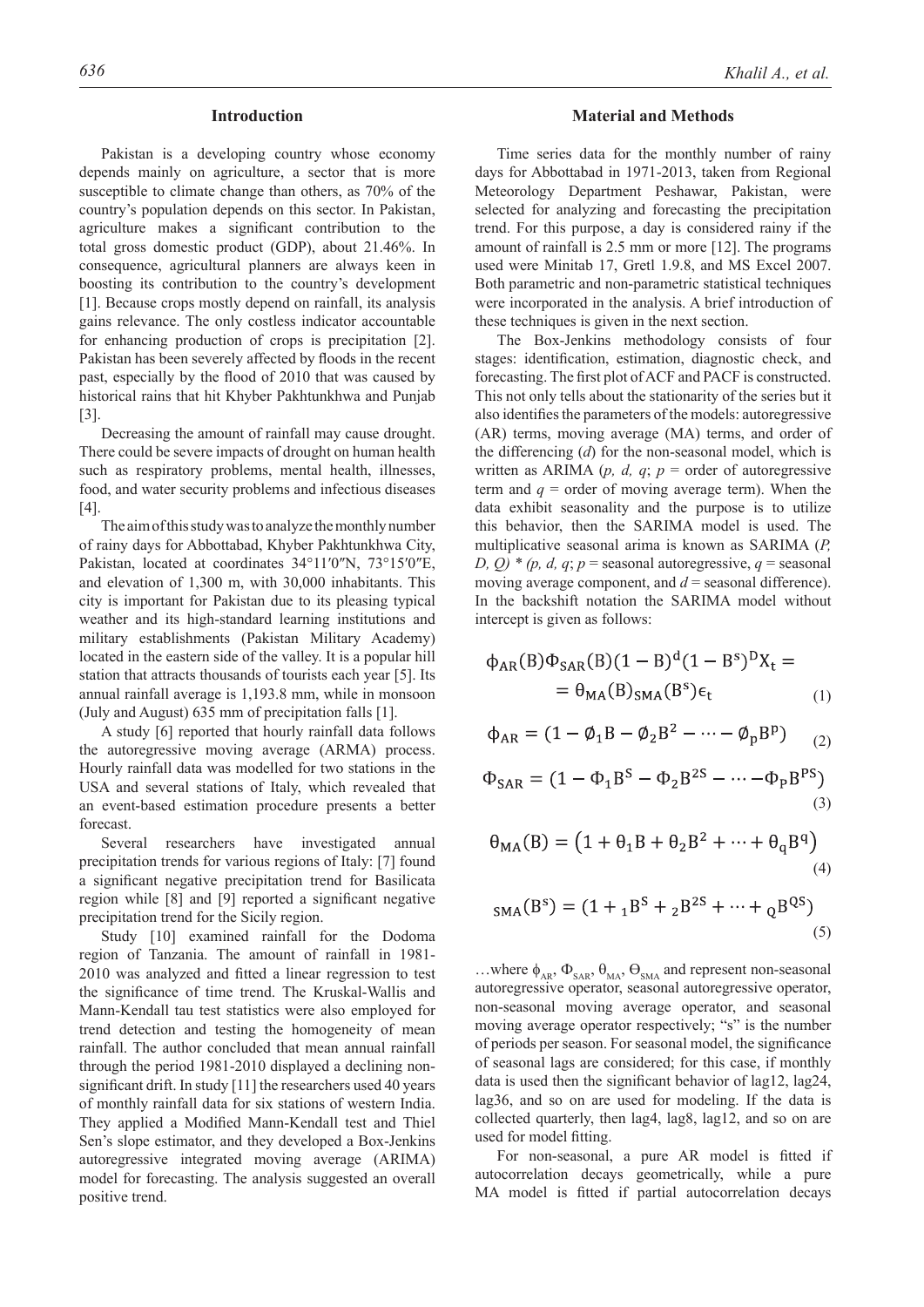geometrically. If both autocorrelation and partial autocorrelation decay exponentially, then the ARMA model is fitted. The parameters of autoregressive (both AR and Seasonal AR) and moving average (MA Seasonal MA) components are estimated generally by applying the least square technique and maximum likelihood estimation.

#### **Decomposition**

Decomposition is concerned with disintegrating time series observations into trend, seasonal, and random components:

$$
Y_t = T_t + S_t + E_t
$$

...where  $Y_t$  is the value of time series variable at time  $t$ , and  $T_t$ ,  $S_t$ , and  $E_t$  are the trend component, seasonal effect, and random error, respectively, at time *t*. This technique fits the trend line to the seasonal adjusted data; further seasonal indices are computed to de-trended data, which is the seasonal effect at that time.

#### Seasonal index  $=$  average of season  $-$  overall average

Finally, it computes estimation (prediction) by adding (multiplying) appropriate seasonal indices to the trendcomputed values (depending on whether the model is additive or multiplicative).

#### **Thiel Sen's Estimator**

Thiel Sen's estimation is a non-parametric technique used for finding the slope of the time series; in order to calculate this estimator for slope of the trend equation, all possible slopes are computed using the formula:

$$
m_i = \frac{x_j - x_k}{j - k}
$$

For all  $j > k$  and  $i = 1, 2, 3...$ ,  $N(N =$  number of observations).

Median of all slopes is the slope of Thiel Sen's estimator.

## **Mann-Kendall Trend Test**

The Mann-Kendall (MK) test is a non-parametric test widely used for trend detection (not necessarily linear) of time series data, when the assumptions of homoscedasticity and normality are not satisfied, and data show missing values and outliers. The test statistic to be used is *S*, calculated as follows:

$$
S = \sum_{k}^{N-1} \sum_{j=k+1}^{N} sign(x_j - x_k)
$$

...where  $x_j$  and  $x_k$  are the values of the series at time *j* and *k*, for all *j* greater than *k*. The total number of observations is *N*. The sign function is as follows:

$$
sign(\delta) = sign(x_j - x_k)
$$

$$
= \begin{cases} 1 & \text{if } \delta > 0 \\ 0 & \text{if } \delta = 0 \\ -1 & \text{if } \delta < 0 \end{cases}
$$

When the size of the series is large with *N* greater than 10, then the distribution of *S* is approximately normal with mean equal to zero and variance given by:

$$
var(S) = \frac{N(N-1)(2N+5) - \sum_{k=1}^{n} t_k(t_k-1)(2t_k+5)}{18}
$$

Here  $t_k$  represents the number of ties of  $k$ th observation. Then the *Z*-test is as follows:

$$
Z = \begin{cases} \frac{S-1}{\sqrt{var(S)}} & \text{if } S > 0\\ 0 & \text{if } S = 0\\ \frac{S+1}{\sqrt{var(S)}} & \text{if } S < 0 \end{cases}
$$

This is a two-tailed test. The null hypothesis is rejected if  $|Z| \ge Z_{\frac{\alpha}{2}}$ , where  $\alpha$  is the size of critical region [13].

## **Kruskal-Wallis Test**

The Kruskal-Wallis test is a non-parametric alternative to the one-way analysis of variance. It is used to test whether *K* sample came from the same distribution, as samples share the same median. The test statistic to be used is:

$$
H = \frac{12}{N(N+1)} \sum_{j=1}^{k} \frac{R_j^2}{n_j} - 3(N+1)
$$

Under the null hypothesis of the same median, statistic H is a chi square distribution with (k-1) degrees of freedom; in this test,  $n_j$  is the number of observations in collection  $j$ , while  $N$  is the number of total observations in all the collections.

$$
R_j
$$
 = Sum of ranks of the  $n_j$  observations  
of the collection  $j$  (= 1, 2, 3, 4...)

In this paper, the data period (1971-2013) were divided into five time periods (1971-79, 1980-88, 1989-97, 1998- 2006, and 2007-13). The null hypothesis to be tested was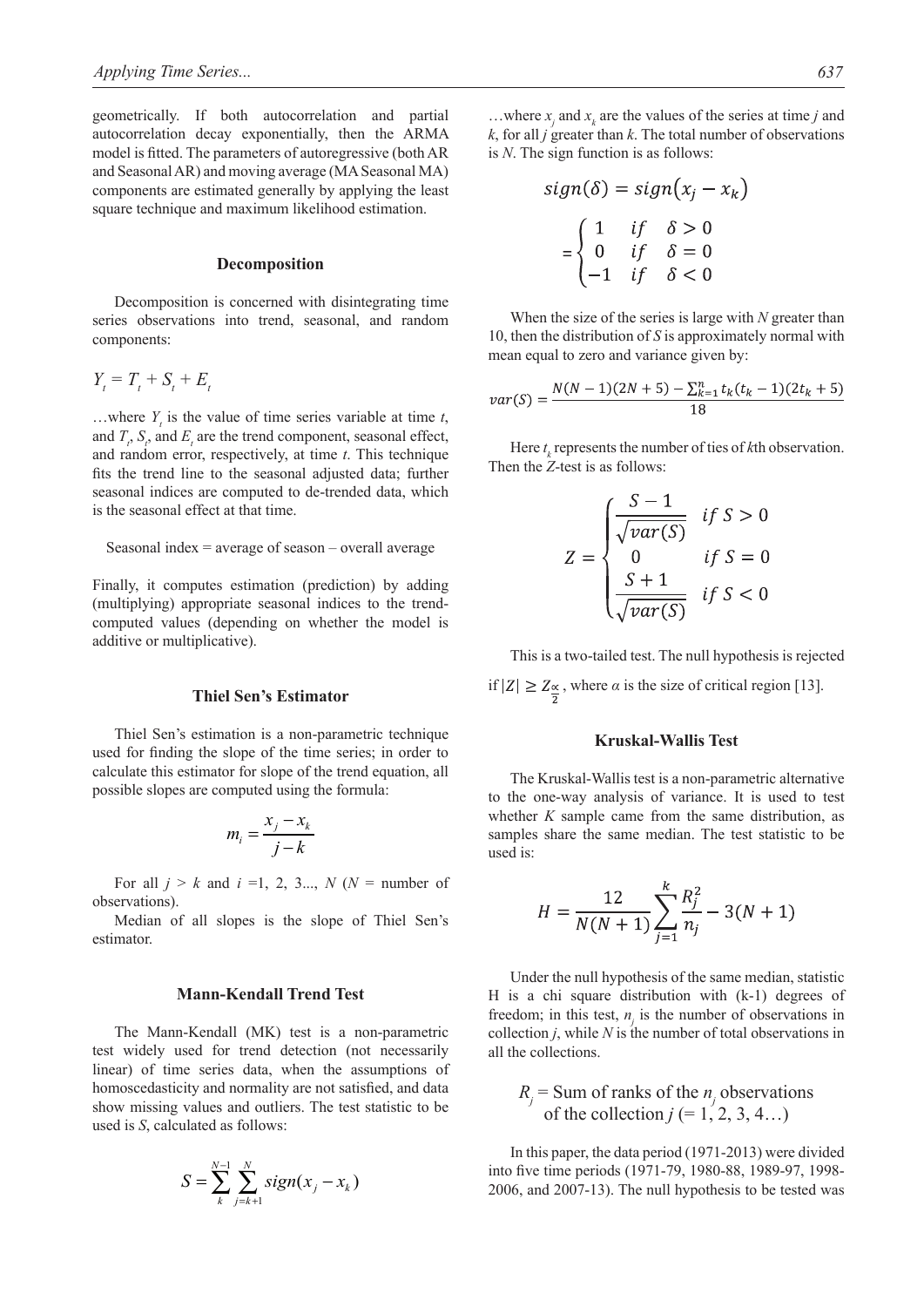| Type of model                             | Trend of ACF            | Trend of PACF                    |
|-------------------------------------------|-------------------------|----------------------------------|
| AR(P)                                     | Decays<br>exponentially | Cuts up after P<br>seasonal lags |
| Cuts up after Q<br>MA(Q)<br>seasonal lags |                         | Decays<br>exponentially          |
| ARMA(P, Q)                                | Decays<br>exponentially | Decays<br>exponentially          |

Table 1. Patterns of ACF and PACF.

that the monthly numbers of rainy days follow the same distribution in the five time periods  $(t_1, t_2, t_3, t_4, t_5)$  [11].

## **Results and Discussion**

Descriptive statistics computed for the monthly number of rainy days for 1971-2012 are shown in Table 2. It is evident from the correlogram in Fig.1 that data shows strong seasonality, hence a seasonal difference was assumed to make it stationary. The correlogram in Fig. 2 was constructed after accepting seasonal difference. Table 3 shows the result of the augmented Dicky Fuller test that was applied before and after taking seasonal difference. The result suggests that the series is stationary after seasonal differencing.

## Identification of the Model

In Fig. 2 it is noticeable that autocorrelation (ACF) dies down, which suggests that  $q = 0$ ; similarly, partial

Table 2. Descriptive statistics.

| Mean      | Median   | Minimum         | Maximum     |
|-----------|----------|-----------------|-------------|
| 9.58929   | 9.00000  | 0.000000        | 27,0000     |
| Std. Dev. | C V      | <b>Skewness</b> | Kurtosis    |
| 5.22381   | 0.544755 | 0.389920        | $-0.171064$ |



Fig. 1. Correlogram at level.



Fig. 2. Correlogram after seasonal difference.

autocorrelation (PACF) also dies down, suggesting  $p = 0$ . On the other hand, the autocorrelation at lag 12 (seasonal lag) was significant but non-significant at seasonal lag24. ACF at seasonal lags is dying down, while partial autocorrelations at lag 12, lag 24, and lag 36 were significant. This suggests  $Q = 1$  and  $P = 0$ . So the tentative model is *SARIMA*  $(0,0,0)(0,11)_{12}$ .

Besides this model, other models in the neighborhood were also fitted. Table 4 shows the best models on

Table 3. Unit root test.

| Test at level  |                         | Test after seasonal<br>difference |                         |  |
|----------------|-------------------------|-----------------------------------|-------------------------|--|
| Test statistic | $-0.881377$             | Test statistic                    | $-13.7863$              |  |
| p-value        | 0.3344                  | p-value                           |                         |  |
| Truncated lag  | 10                      | Truncated lag                     | 10                      |  |
| Remarks        | There is a<br>unit root | Remarks                           | Series is<br>stationary |  |

Table 4. Models with minimum AIC value.

| S. no | Model                        | AIC       |
|-------|------------------------------|-----------|
|       | SARIMA $(1,0,1)(0,1,1)_{12}$ | 2,744.235 |
|       | SARIMA $(1,0,1)(1,1,1)_{12}$ | 2,745.301 |
|       | SARIMA $(1,0,1)(0,1,2)_{12}$ | 2,745.434 |
|       | SARIMA $(1,0,1)(2,1,1)_{12}$ | 2,744.956 |

Table 5. *SARIMA* (1, 0, 1) (0, 1, 1).

| Model          | Parameter | Estimate    | z-value    | p-value   |
|----------------|-----------|-------------|------------|-----------|
| <b>SARIMA</b>  | AR1       | 0.845982    | 6.7063     | < 0.00001 |
| (1,0,1)        | MA1       | $-0.777589$ | $-5.3055$  | < 0.00001 |
| $(0,1,1)_{12}$ | SMA1      | $-0.942366$ | $-27.8174$ | < 0.00001 |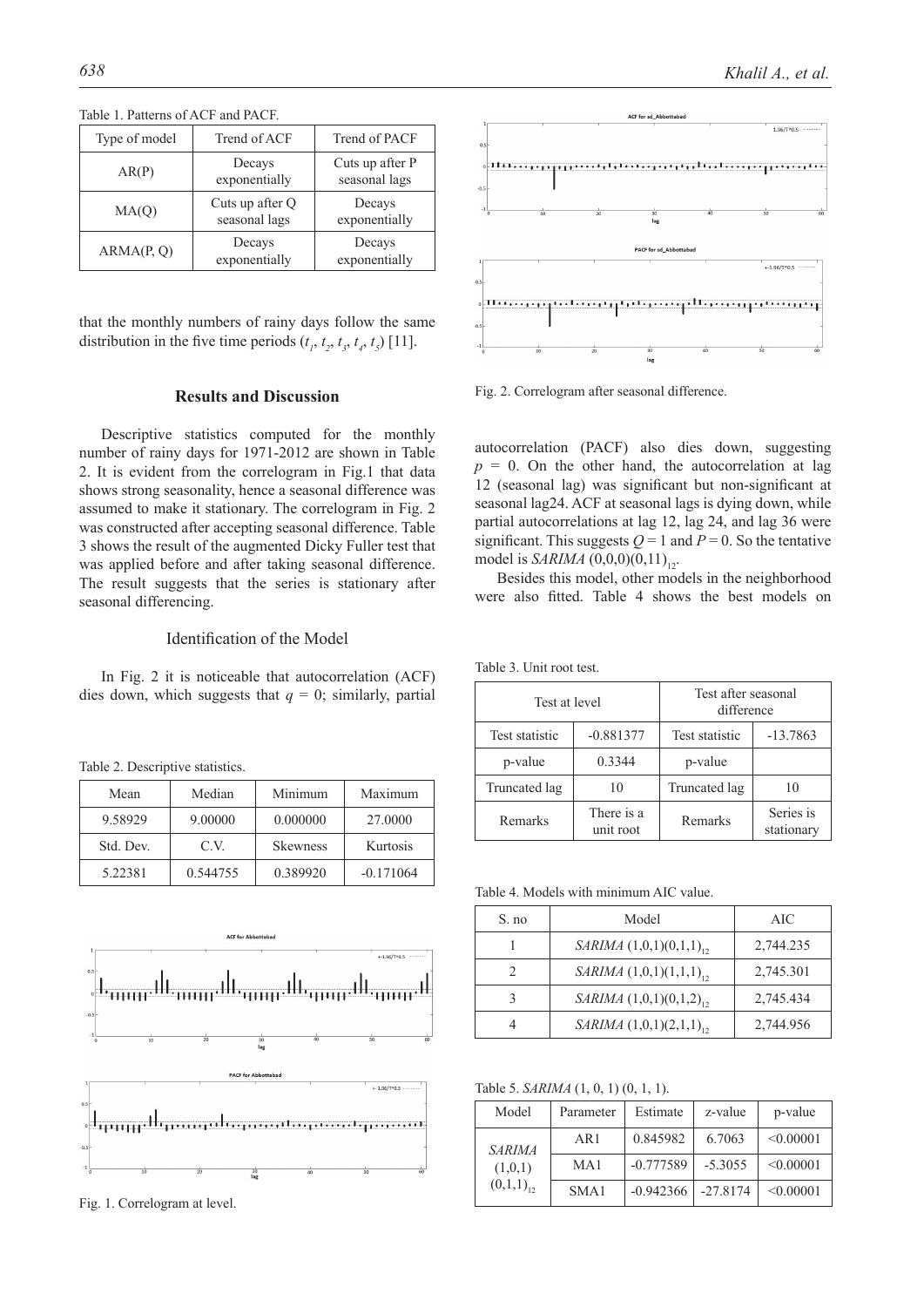| Lag        | ∸      | 24      | 36      | 48      | 60      |
|------------|--------|---------|---------|---------|---------|
| Chi-Square | 5.0444 | 13.5699 | 19.1297 | 24.0106 | 37.4240 |
| P-Value    | 0.956  | 0.675   | 0.990   | 0.999   | 0.990   |

Table 6. Modified Box-Pierce (Ljung-Box) test.

the basis of minimum AIC value. It is evident from Table 4 that the value of AIC was the smallest for *SARIMA*  $(1, 0, 1)$   $(0, 1, 1)$ .

#### Numerical Diagnostics

Results of the Ljung Box test were non-significant at all lags, as they did not show a serial correlation among the errors (Table 6). Table 7 contains the result of the Jarque-Bera test of normality for residuals showing normality.

#### Decomposition

The trend equation fitted to the series after seasonal adjustment is:

$$
Y_t = 10.438 - (0.00336) * t
$$

The negative slope indicates that rainy days decrease by 0.00336 for unit change in time when seasonal effect is eliminated. In Table 8, the seasonal indices refer to changes occurring in data for the selected period (month), which are negative for January, May, and September-December. The trend suggests that mean rainy days decreases in these

Table 7. Jarque-Bera test for normality.

| Test statistic | 0.435651                     |
|----------------|------------------------------|
| p-value        | 0.804266                     |
| Conclusion     | Data is normally distributed |

months on average, as compared with overall data. The maximum decrease is observed for November (Seasonal  $Index = -6.858$ ).

The seasonal indices are positive for the periods of February-April and June-August, and the highest index is for the month of July (Seasonal Index  $= 7.684$ ), which is the first month of the monsoon rainy season in Abbottabad.

## Forecast Accuracy Comparison of SARIMA and Decomposition

Table 9 was constructed for comparing the forecasting accuracy of the fitted models using MFE (mean forecast error), MAFE (mean absolute forecast error), SSFE (sum of square of forecast error), and MSFE (mean square forecast error). From Table 9 it can be inferred that



Fig. 3. Correlogram of residual.

| Table 8. Seasonal indices for rainy days of Abbottabad. |  |
|---------------------------------------------------------|--|
|---------------------------------------------------------|--|

| Period         | January  | February | March     | April    | May      | June     |
|----------------|----------|----------|-----------|----------|----------|----------|
| Seasonal index | $-1.191$ | 1.017    | 3.726     | l.809    | $-0.233$ | 0.726    |
| Period         | July     | August   | September | October  | November | December |
| Seasonal index | 7.684    | 2.976    | $-1.066$  | $-4.024$ | $-6.858$ | $-4.566$ |

Table 9. Comparison of forecast errors.

| Model                        | <b>MFE</b> | MAFE     | <b>SSFE</b> | <b>MSFE</b> |
|------------------------------|------------|----------|-------------|-------------|
| SARIMA $(1,0,1)(0,1,1)_{12}$ | $-0.04858$ | 2.223182 | 129.1306    | 10.76088    |
| Decomposition                | 0.694914   | 2.582516 | 161.0717    | 13.42265    |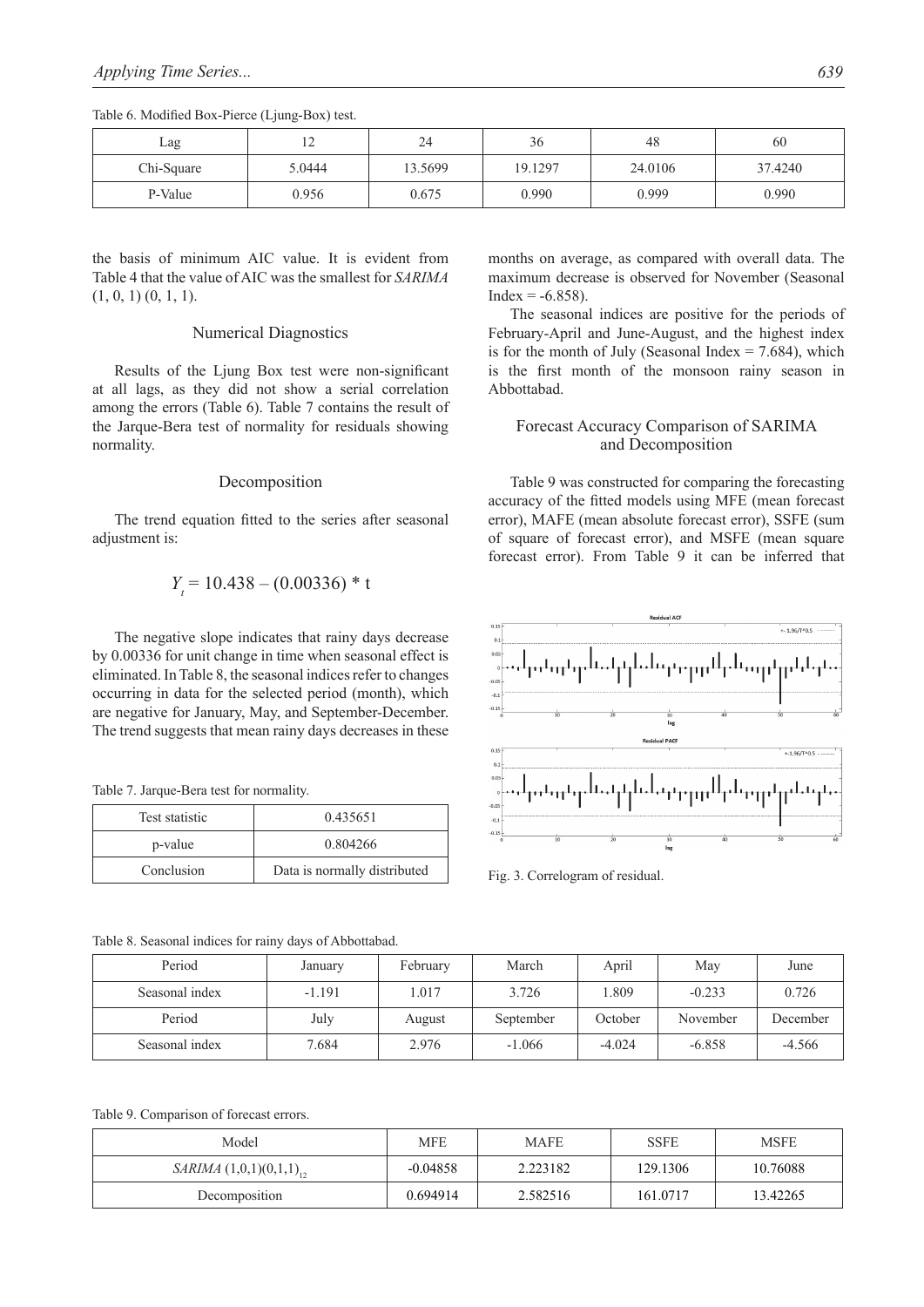| Month     | 2015    | 2016    | 2017    | 2018    | 2019    | 2020    |
|-----------|---------|---------|---------|---------|---------|---------|
| January   | 7.42138 | 7.41536 | 7.41456 | 7.41445 | 7.41443 | 7.41443 |
| February  | 10.1627 | 10.1576 | 10.1569 | 10.1568 | 10.1568 | 10.1568 |
| March     | 11.9253 | 11.9210 | 11.9204 | 11.9203 | 11.9203 | 11.9203 |
| April     | 11.3333 | 11.3296 | 11.3291 | 11.3291 | 11.3291 | 11.3291 |
| May       | 8.56628 | 8.56320 | 8.56279 | 8.56273 | 8.56272 | 8.56272 |
| June      | 10.1951 | 10.1925 | 10.1921 | 10.1921 | 10.1921 | 10.1921 |
| July      | 16.1853 | 16.1831 | 16.1828 | 16.1828 | 16.1828 | 16.1828 |
| August    | 13.1412 | 13.1393 | 13.1391 | 13.1390 | 13.1390 | 13.1390 |
| September | 8.98336 | 8.98179 | 8.98157 | 8.98155 | 8.98154 | 8.98154 |
| October   | 5.09732 | 5.09599 | 5.09581 | 5.09579 | 5.09578 | 5.09578 |
| November  | 3.37855 | 3.37742 | 3.37727 | 3.37725 | 3.37724 | 3.37724 |
| December  | 5.06999 | 5.06903 | 5.06890 | 5.06888 | 5.06888 | 5.06888 |

Table 10. Forecasted monthly number of rainy days for the period 2015-20.



Fig. 4. Time series graph for 1971-2020.

the error measurements for the SARIMA model are a minimum. Hence, the SARIMA model provides a better fit in the current study.

Table 12. Periods, sample size, and median for Kruskal-Wallis test.

| Periods   | Sample size | Median | Average rank |
|-----------|-------------|--------|--------------|
| 1971-79   | 108         | 10     | 265.7        |
| 1980-88   | 108         |        | 263.0        |
| 1989-97   | 108         | 10     | 275.6        |
| 1998-2006 | 108         |        | 237.7        |
| 2007-13   | 84          |        | 248.2        |

| Month     | Sen slope    | Mann-Kendall statistic | p-value | Remarks                          |  |
|-----------|--------------|------------------------|---------|----------------------------------|--|
| January   | $-0.0667$    | $-2.002*$              | 0.0226  | Significant decreasing trend     |  |
| February  | $-0.0357$    | $-0.885$               | 0.1880  | Non-significant increasing trend |  |
| March     | $-0.1200$    | $-1.777*$              | 0.0378  | Significant decreasing trend     |  |
| April     | $\theta$     | $-0.494$               | 0.3110  | Non-significant decreasing trend |  |
| May       | $-0.0870$    | $-1.795*$              | 0.0364  | Significant decreasing trend     |  |
| June      | 0.0250       | 0.802                  | 0.2110  | Non-significant increasing trend |  |
| July      | $-0.1000$    | $-1.787*$              | 0.0370  | Significant decreasing trend     |  |
| August    | $\mathbf{0}$ | $-0.3260$              | 0.3720  | Non-significant decreasing trend |  |
| September | $\mathbf{0}$ | $-0.2320$              | 0.4080  | Non-significant decreasing trend |  |
| October   | $\theta$     | $-0.4550$              | 0.3250  | Non significant decreasing trend |  |
| November  | $\theta$     | 0.2640                 | 0.3960  | Non-significant increasing trend |  |
| December  | $-0.0909$    | $-1.7050*$             | 0.0441  | Significant decreasing trend     |  |

Table 11. Sen slope and Mann-Kendall tests.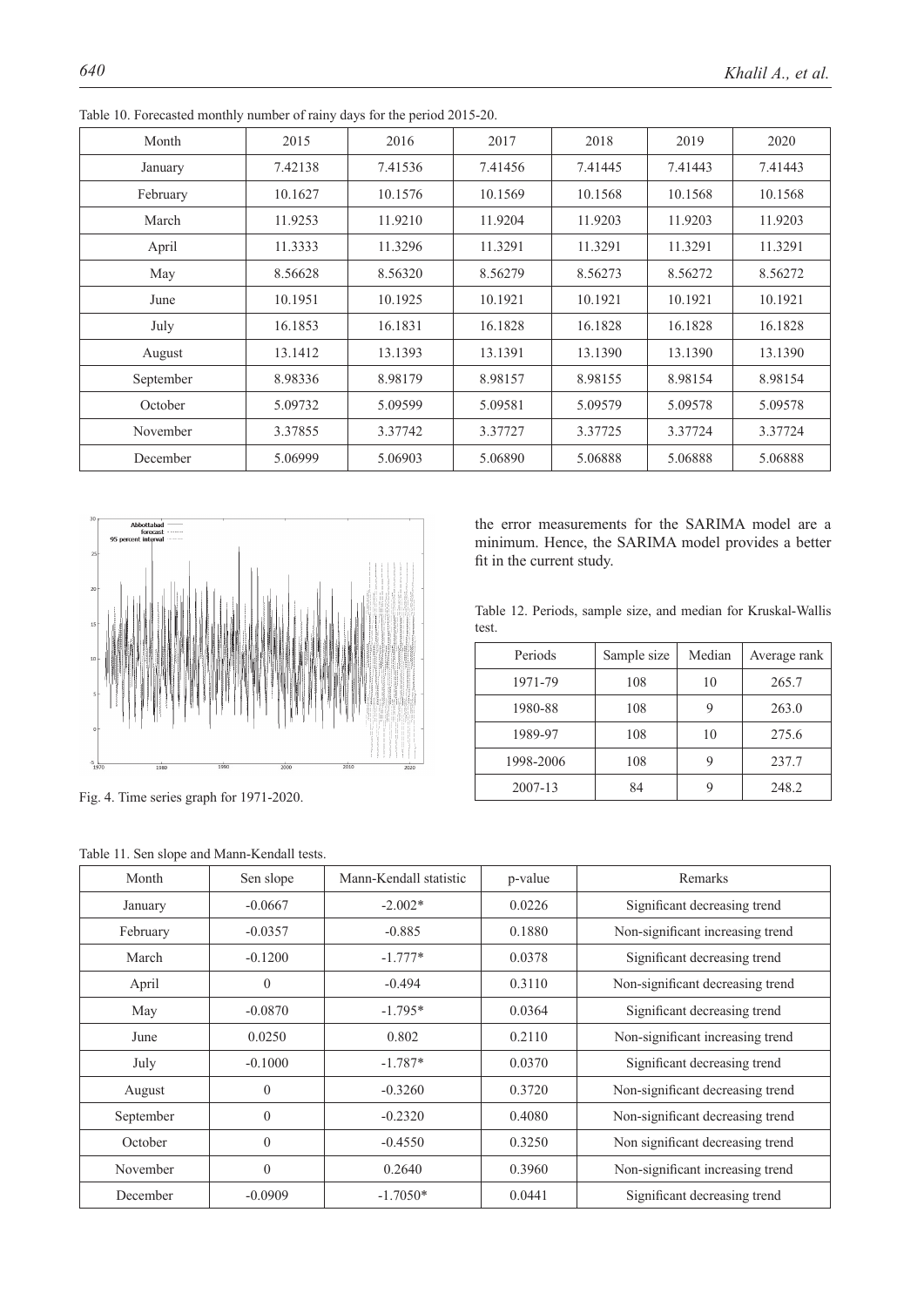### Table 13. Kruskal-Wallis test.

| Test without adjusting for ties |       | Test adjusting for ties |       |  |
|---------------------------------|-------|-------------------------|-------|--|
| Test statistic (H)              | 4.27  | Test statistic (H)      | 4.28  |  |
| Degrees of freedom              |       | Degrees of freedom      |       |  |
| P-value                         | 0.371 | p-value                 | 0.369 |  |

#### Forecast with *SARIMA* (1, 0, 1) (0, 1, 1)

Table 10 shows the forecasted monthly number of rainy days for 2015-20 by applying *SARIMA* (1, 0, 1) (0, 1, 1). Fig. 4 shows the complete graph for 1971-2020, where observed series consist of the period 1971-2012 and the forecast period 2013-20. The shaded area refers to the forecasted prediction interval.

#### Non-parametric Analysis

Table 11 shows that the Mann-Kendall test for negative trend was significant only for January, March, May, July, and December – months when the monthly number of rainy days declined. Kruskal-Walls test was applied on the data for 1971-2013 (Table 12). The Kruskal-Wallis test results were applied with and without adjusting matched observations (Table 13). Based on the outcome of the Kruskal-Wallis tests, we concluded that the monthly number of rainy days follows almost the same pattern.

#### **Conclusion**

In Pakistan's Abbottabad District, agricultural production is highly vulnerable to rainfall variability. In consequence, farmers in this area are eventually affected by changes in the rainfall pattern. This study evaluated the pattern, variability, and trend of the number of rainy days based on past data to help farmers with information about possible climate change in the future.

In this paper, data on the monthly number of rainy days were analyzed by applying time series analysis and a nonparametric approach. Several SARIMA models were fitted and the best models were chosen. It was concluded that SARIMA was a better choice in predicting the monthly number of rainy days as compared to decomposition. Forecasts for the period 2015-20 were also obtained and presented, and are expected to be very useful for future planning and policy making.

Analysis of the data suggests that January, March, May, July, and December have a considerable declining tendency in the number of rainy days. Additionally, it was assessed that the distribution of monthly number of rainy days is identical among different time periods.

Based on the findings of this study, we recommend planning at all levels for risks involved in climate change and to help farmers face the declining effects of the number of rainy days. Such information is required to be conveyed and propagated on time in order to increase its practical significance to the general public and to farmers. Investing in new irrigation schemes is recommended, particularly for those months where there is a declining trend in the amount of rainfall.

#### **Abbreviations**

ACF - Autocorrelation Function

PACF - Partial Autocorrelation

AR - Autoregressive

SAR - Seasonal Autoregressive

MA - Moving Averages

SMA - Seasonal Moving Average

ARIMA - Autoregressive Integrated Moving Average

SARIMA - Seasonal autoregressive integrated moving average

MK – Mann-Kendall

AIC - Akaike Information Criterion

GDP- Gross Domestic Product

MFE - Mean forecast error

MAFE - Mean absolute forecast error

SSFE - Sum of square of forecast error

MSFE - Mean square forecast error

## **References**

- 1. PBS, GOVT. OF PAKISTAN *Agriculture Statistics*. Retrieved from PBS Web site: http://www.pbs.gov.pk/ content/agriculture-statistics. (accessed October 3, 2014). **2014**.
- 2. HUSSAIN Z., MAHMOOD Z., HAYAT Y. Modelling the daily rainfall amonts of north-west Pakistan for agriculture planning. Sarhad Journal of Agriculture, **27** (2), 313-321, **2011**. http://www.aup.edu.pk/SJA-search.php
- 3. ASHRAF S., IFTIKHAR M., SHAHBAZ B., KHAN G.A., LUQMAN M. Impacts of flood on livelihoods and food security of rural communities: a case study of southern Punjab, a Pakistan. Pakistan Journal of Agricultural Science, **50** (4), 751-758, **2013**.
- 4. YUSA A., BERRY P., J CHENG J., OGDEN N., BONSAL B., STEWART R., WALDICK R. Climate change, drought and human health in Canada. International journal of environmental research and public health, **12** (7), 8359, **2015**.
- 5. KAUSAR R., MIRZA S.N., SABOOR A., SALEEM A., KHALID B. Role of ecotourism in promoting and sustaining conservation of nature: A case study of Murree forest recreational resort. Pakistan Journal of Agricultural Science, **50** (3), 463, **2013**.